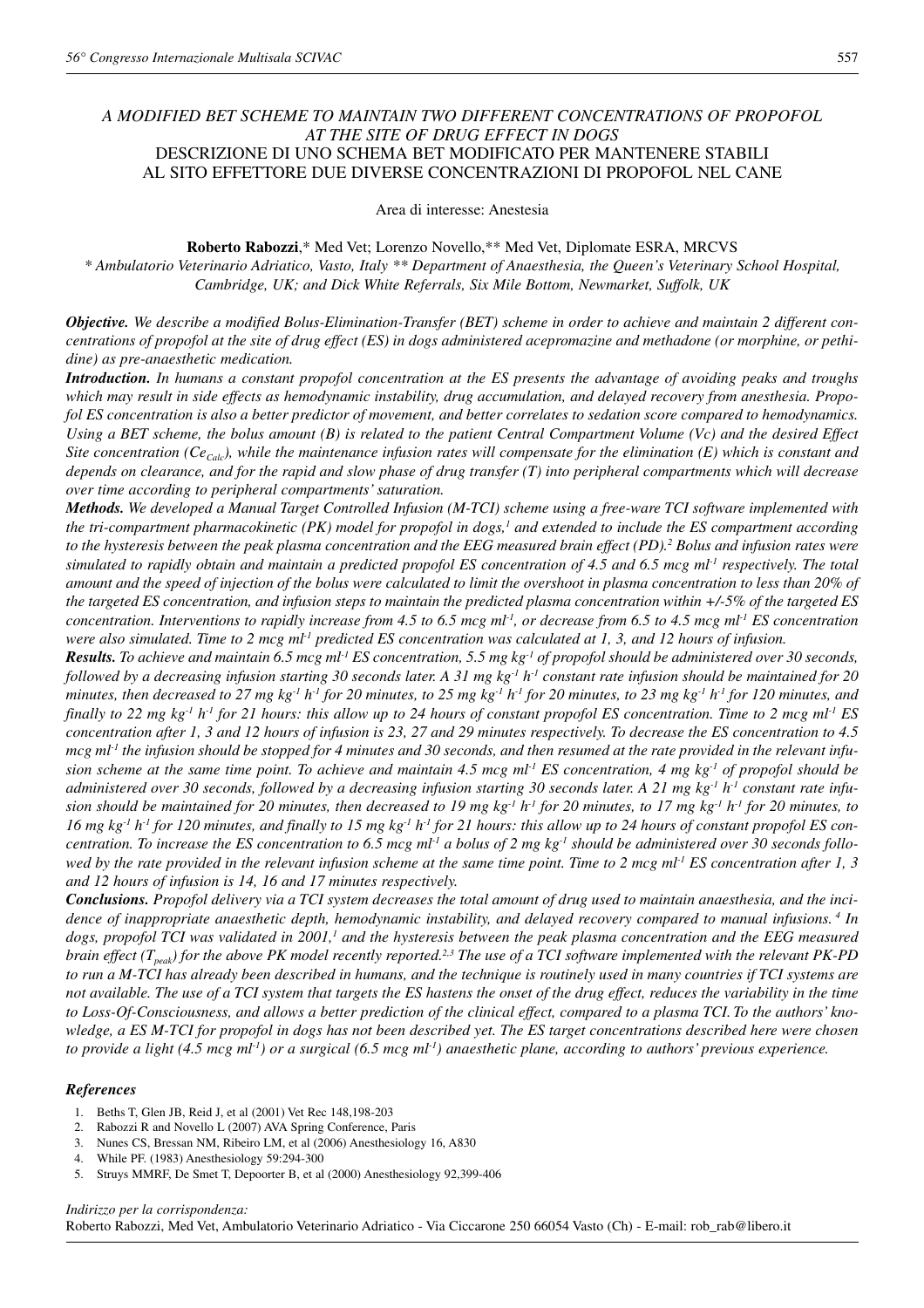## SCHEMA BET MODIFICATO PER MANTENERE DUE DIVERSE CONCENTRAZIONI EFFETTORIALI DI PROPOFOL NEL CANE

Autori: R. Rabozzi (Med Vet), L. Novello (Med Vet, Dip ESRA, MRCVS)

*Obiettivo.* Descrivere per la prima volta due schemi BET modificati per raggiungere e mantenere due diverse concentrazioni effettoriali di propofol in cani premedicati con acepromazina e metadone (o morfina, o meperidina).

*Introduzione.* Il principale vantaggio di mantenere una concentrazione effettoriale di propofol stabile è quello di prevenire le oscillazioni, spesso responsabili di effetti collaterali e risvegli accidentali, garantendo un piano anestetico stabile. Instabilità cardiorcolatoria, accumulo di farmaco e prolungamento dei tempi di risveglio sono alcuni degli effetti collaterali documentati. Nell'uomo poi l'utilizzo della concentrazione effettoriale permette di meglio prevenire i movimenti intraoperatori rispetto al monitoraggio delle variazioni emodinamiche, oltre che meglio corelare con il livello di sedazione misurato da una scala a punteggio (es. OAA/S). Nello schema BET l'entità del bolo (B) viene determinata in base al volume iniziale di distribuzione (volume centrale) e alla concentrazione effettoriale desiderata. Le velocità di infusione invece servono a bilanciare la quantità di farmaco eliminata, che è costante nel tempo e dipende dalla clearance, e la quantità di farmaco trasferita (T) ai compartimenti rapido e lento, che diminuisce nel tempo man mano che i compartimenti si riempiono di farmaco.

*Materiali e metodi.* Con l'aiuto di un software TCI aggiornato con la farmacocinetica tricompartimentale del propofol nel cane (Beths et al. 2001), a cui abbiamo aggiunto il compartimento effettoriale e la relativa costante basata sull'isteresi tra picco plasmatico e massimo effetto sull'elettroencefalogramma (Nunes et al. 2006; Rabozzi & Novello 2007), abbiamo sviluppato un'infusione manuale a target effettoriale (M-TCI). Bolo ed infusione sono stati calcolati per raggiungere rapidamente le concentrazioni di 4,5 e 6,5 mcg kg<sup>-1</sup>, e mantenerle costanti nel tempo. Quantità del bolo e velocità della sua somministrazione sono stati calcolati in modo da limitare l'eccesso iniziale di concentrazione a meno del 20% della concentrazione target prevista, mentre velocità e durata delle infusioni sono state calcolate per limitare l'oscillazione di concentrazione entro il 5% della concentrazione target prevista. Sono state anche simulate le azioni necessarie per passare da uno schema all'altro in corso d'opera, oltre che previsti i tempi necessari perché la concentrazione scenda a 2 mcg m $I^1$  dopo 1, 3 e 12 ore di infusione (context sensitive decrement time).

*Risultati.* Per raggiungere e mantenere una concentrazione effettoriale di 6,5 mcg ml<sup>-1</sup> bisogna somministrare 5,5 mg kg<sup>-1</sup> nell'arco di 30 secondi seguiti, a distanza di 30 secondi dal termine del bolo, da un'infusione a 31 mg kg $^{-1}$  h<sup>-1</sup> per 20 minuti, a 27 mg kg<sup>-1</sup> h<sup>-1</sup> per 20 minuti, a 25 mg kg<sup>-1</sup> h<sup>-1</sup> per 20 minuti, a 23 mg kg<sup>-1</sup> h<sup>-1</sup> per 120 minuti e infine a 22 mg kg<sup>-1</sup> h<sup>-1</sup> per 21 ore. Questo schema garantisce fino a 24 ore di concentrazione effettoriale costante. Perché la concentrazione plasmatica diminuisca a 2 mcg ml<sup>-1</sup> dopo 1, 3 e 12 ore di infusione ci vogliono 23, 27 e 29 minuti. Per passare da 6,5 mcg ml<sup>-1</sup> a 4,5 mcg ml<sup>-1</sup> bisogna interrompere l'infusione per 4 minuti e 30 secondi per poi riprendere secondo lo schema inferiore (cioè quello per 4,5 mcg ml<sup>-1</sup>) in corrispondenza del punto temporale raggiunto al momento del passaggio. Per raggiungere e mantenere una concentrazione plasmatica di 4,5 mcg ml<sup>-1</sup> bisogna somministrare 4 mg kg<sup>-</sup> <sup>1</sup> nell'arco di 30 secondi seguiti, a distanza di 30 secondi dal termine del bolo, da un'infusione a 21 mg kg<sup>-1</sup> h<sup>-1</sup> per 20 minuti, a 19 mg kg<sup>-</sup>  $1 h^{-1}$  per 20 minuti, a 17 mg kg $^{-1} h^{-1}$  per 20 minuti, a 16 mg kg $^{-1} h^{-1}$  per 120 minuti e infine a 15 mg kg $^{-1} h^{-1}$  per 21 ore. Quest'ultima velocità può essere mantenuta per ulteriori 11 ore garantendo in tutto fino a 12 ore di concentrazione plasmatica costante. Perché la concentrazione plasmatica diminuisca a 1 ng ml<sup>-1</sup> dopo 1, 2, 3 e 12 ore di infusione ci vogliono 11 minuti. Per passare da 1,4 ng ml<sup>-1</sup> a 1,8 ng ml<sup>-1</sup> bisogna somministrare 1,5 mcg kg<sup>-1</sup> nell'arco di 10 secondi e quindi passare allo schema superiore in corrispondenza del punto temporale raggiunto al momento del passaggio. Questo schema garantisce fino a 24 ore di concentrazione effettoriale costante. Per passare da 4,5 mcg ml<sup>-1</sup> a 6,5 mcg ml<sup>-1</sup> bisogna somministrare 2 mg kg<sup>-1</sup> in bolo e poi riprendere secondo lo schema superiore (cioè quello per 6,5 mcg ml<sup>-1</sup>) in corrispondenza del punto temporale raggiunto al momento del passaggio. Perché la concentrazione plasmatica diminuisca a 2 mcg ml<sup>-1</sup> dopo 1, 3 e 12 ore di infusione ci vogliono 14, 16 e 17 minuti.

*Conclusioni.* E' stato dimostrato che l'uso di un sistema TCI, rispetto ad una infusione manuale, permette di ridurre la quantità totale di propofol necessaria a mantenere l'anestesia, oltre che l'incidenza di effetti collaterali quali piani anestetici insufficienti, instabilità emodonamica e risvegli ritardati (White 1983). Mentre la farmacocinetica del propofol nel cane è stata validata nel 2001 (Beths et al.), la farmacodinamica per tale modello farmacocinetico è stata riportata solo recentemente utilizzando l'isteresi tra picco plasmatico e massimo effetto sull'EEG (Nunes et al. 2006; Rabozzi & Novello 2007). L'utilizzo di un software TCI per simulare una M‐TCI è già stato riportato nell'uomo, e tale tecnica viene utilizzata clinicamente in molti paesei dove non sono disponibili pompe abilitate alla TCI. L'utilizzo di un taget effettoriale permette di velocizzare l'instaurarsi dell'effetto del farmaco, oltre che ridurre la variabilità di insorgenza della perdita del riflesso di raddrizzamento (LORR) e mantenere più efficacemente nel tempo l'effetto desiderato (Struys et al. 2000). Fino ad oggi non è mai stato descritta una M‐TCI effettoriale per il cane. I 2 target descritti sono stati scelti perché, in base all'esperienza degli autori, sono quelli che meglio permettono di ottenere in tutti i soggetti uno stato di anestesia leggera (4,5 mcg ml<sup>-1</sup>) o di anestesia chirurgica (6,5 mcg ml $^{-1}$ ).